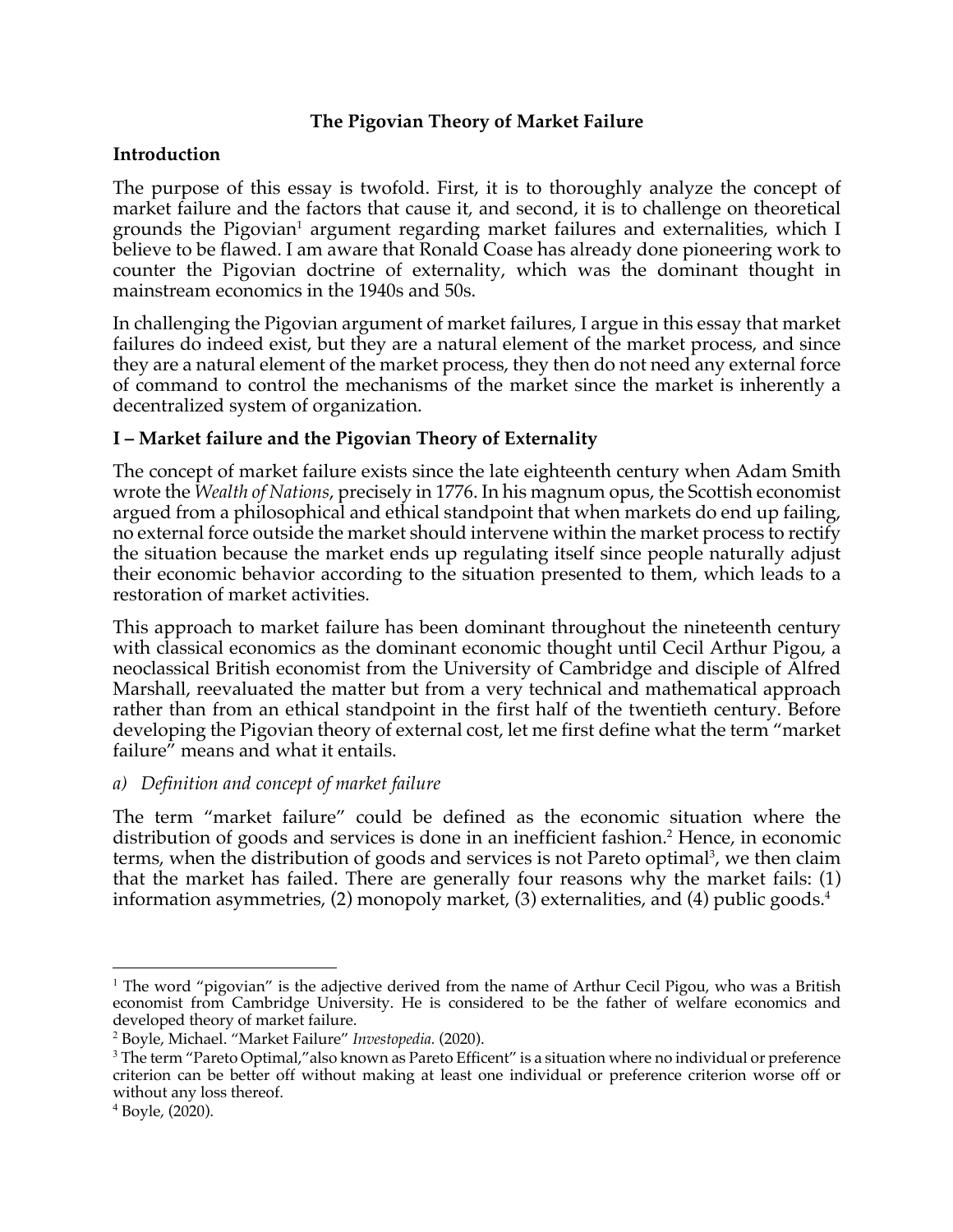### *a.1 Market failure by information asymmetries*

Information asymmetries occur when sellers know more about what they are selling than consumers do.5 The consequence is that buyers may unknowingly purchase commodities with defects at a higher price than they would have been willing to pay if they had information about the defects.<sup>6</sup>

#### *a.2 Market failure by monopoly*

In a monopolistic system, there is only one producer of a good or service, and market power is concentrated in the hand of a single producer.7 There are no other producers, no other appealing substitutes and the single organization has excessive power that no other competitor can gain footing in the market. As a result, consumers are in a weak position to influence the monopolist's behavior because they have nowhere else to get that good or service.<sup>8</sup> Since the monopolist producer has no competitor in a monopolistic market, he, therefore, has weak incentives to cater to consumers' demands.<sup>9</sup> Hence, the producer will produce too little or poor-quality goods or services while pricing them above marginal cost.<sup>10</sup>

### *a.3 Market failure by externalities*

Externalities, which are sometimes called "spillovers" occur when a transaction generates a benefit (positive externality) or a cost (negative externality) on a party not directly involved in the transaction.<sup>11</sup> Externalities pose problems for markets because the price of a good or service associated with an externality does not reflect the total societal benefits or costs from these goods or services.<sup>12</sup> As a result, companies or organizations will produce either too much or too few goods or services, depending on the externality.<sup>13</sup>

## *a.4 Market failure by public goods*

The delivery of public goods by private or public companies can create the problem of "free-rider," which can happen when enough people can enjoy a good or service without paying for the cost to supply it. As a result, the company will underprovide or not provide at all.14

The Pigovian theory of market failure essentially focuses on how externalities affect the market.

#### *b) The Pigovian Theory of Externality*

Arthur Cecil Pigou (1877-1959) was a disciple of Alfred Marshall. Alfred Marshall, one of the founding fathers of neoclassical economics, saw economics as the science or the study

<sup>10</sup> Lueken, (2018)

<sup>5</sup> Lueken, Martin. "Defining Market Failure" *EdChoice.* (2018).

<sup>6</sup> Lueken, (2018)

<sup>7</sup> Lueken, (2018)

<sup>8</sup> Lueken, (2018)

<sup>9</sup> Lueken, (2018)

<sup>11</sup> Lueken, (2018)

<sup>12</sup> Lueken, (2018)

<sup>13</sup> Lueken, (2018)

<sup>14</sup> Lueken, (2018)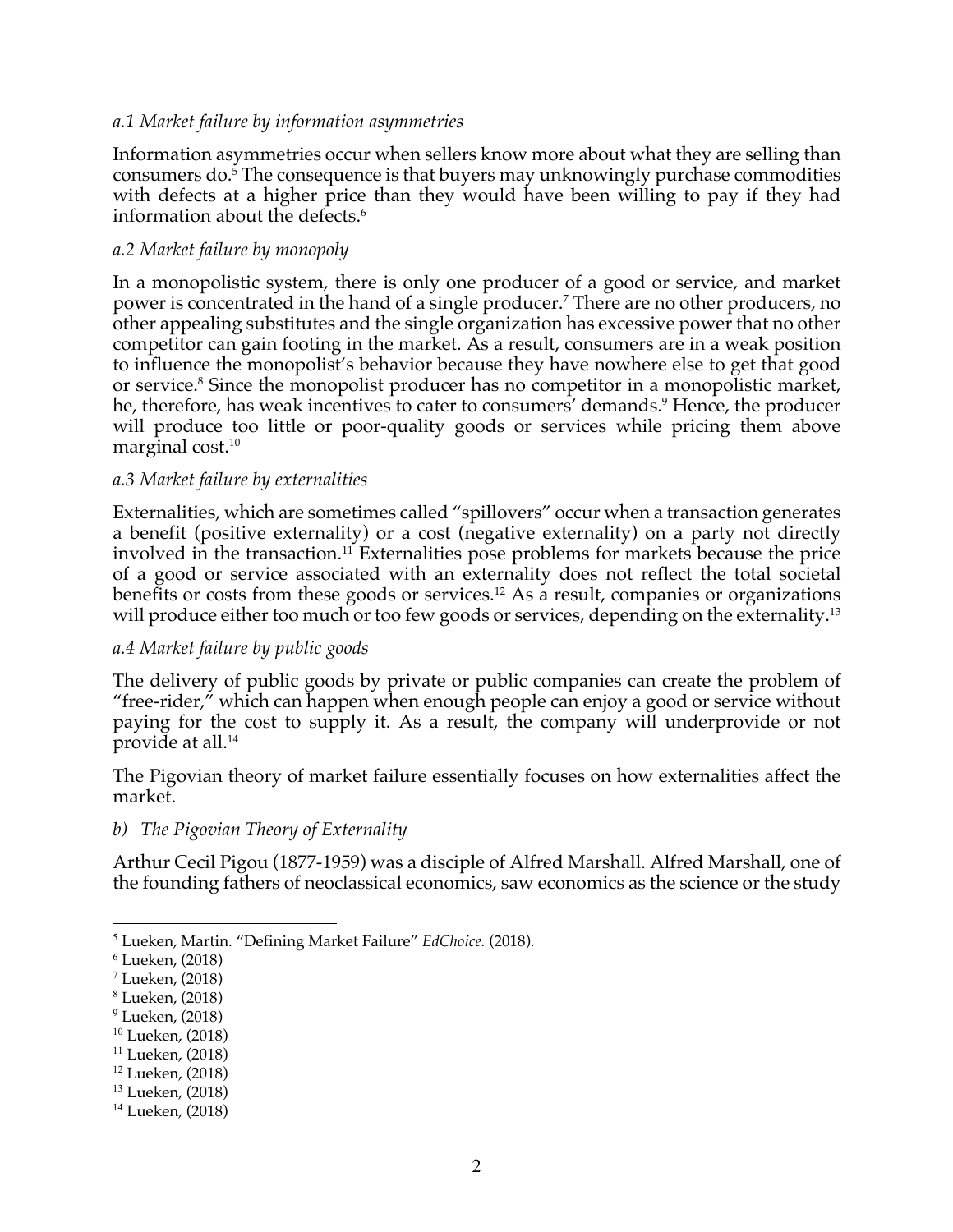of the material improvement of human welfare. It is from this definition that A.C. Pigou developed the branch of welfare economics as a unique field of economics, which uses methods of microeconomics to evaluate human welfare at the aggregate level.

A. C. Pigou built his entire theory of market failure on cost-benefit analysis, which is represented by externalities. He argued that the mere existence of externalities is sufficient for government intervention. If someone is creating a positive externality—say, by educating himself and making himself more interesting or useful to other people— Pigou advocated subsidies for activities that create positive externalities. They are called Pigovian subsidies.<sup>15</sup> If someone, on the other hand, is creating a negative externality, such as pollution, for instance, that person is engaging in too much of the activity that generated the externality.<sup>16</sup> To remedy this negative externality, Pigou proposed a tax against private individuals or businesses for engaging in activities that create adverse side effects for society.<sup>17</sup> This tax is called the "Pigovian tax." The Pigovian tax is meant to discourage activities that impose a cost of production onto third parties and society as a whole.18





<sup>15</sup> Arthur Cecil Pigou, *The Library of Economics and Liberty*

<sup>16</sup> Arthur Cecil Pigou, *The Library of Economics and Liberty*

<sup>17</sup> Kagan, Julia. "Pigovian Tax" *Investopedia.* (2020).

<sup>18</sup> Kagan, (2020)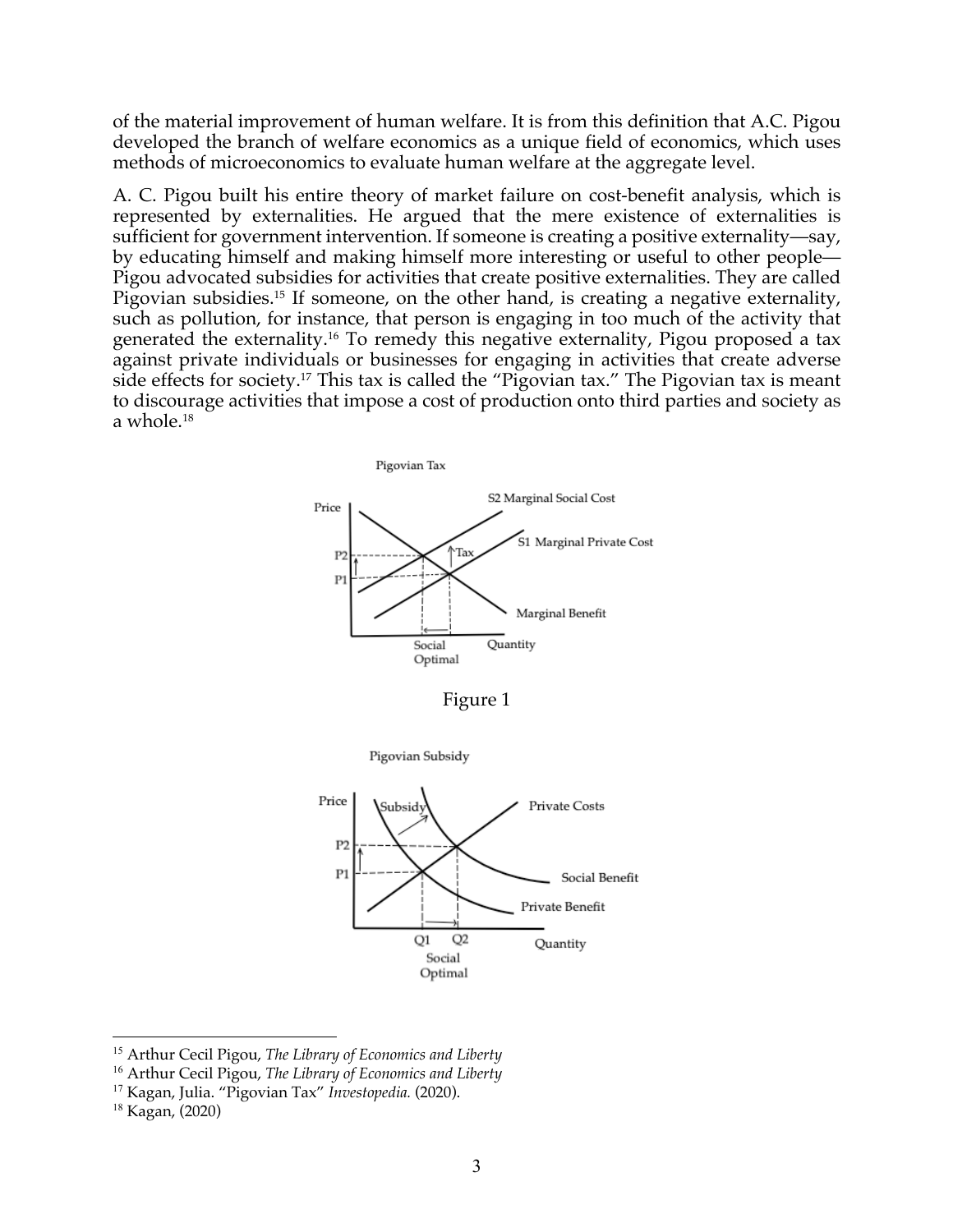#### Figure 2

According to Pigou, negative externalities prevent a market economy from reaching equilibrium when producers do not take on all costs of production, and this adverse effect might be corrected, he suggested, by levying taxes equal to the externalized costs.<sup>19</sup> Ideally, the tax would be equivalent to the external damage caused by the producer and thereby reduce the external cost going forward.<sup>20</sup> The problem with Pigou's argument on market failure is that government intervention does not always minimize externalities. On the contrary, it expands them, as Milton Friedman called "unintended consequences." It is the expansion of these externalities that we are now going to discuss in the second part of this analysis.

## **II – Market Failure as Part of the Market Process**

The problem with the Pigovian approach to market failure is that it treats market failures as an event that is external to the market process whereas market failures are not external to the market process. They are part of the market process.

As Hayek argued in his paper *The Use of Knowledge in Society* (1945), the market is a social organization based on a spontaneous order. The concept of the spontaneous order suggests that there is no central authority to neither determine nor coordinate the mechanisms of the market process since the market is a decentralized system dictated by the laws of supply and demand. Hayek further argued that the reason why a central authority cannot control the market process is that there are a billion pieces of information that are being shared among people, and it is remotely impossible for a central planner to collect all these pieces of information because the information being transmitted can always be modified and its modification will ultimately change the nature of the decision being made.<sup>21</sup> Yet, the Pigovian theory seeks to do the very opposite. It seeks to transform an inherently decentralized system into a centralized one where the government would control the mechanisms of the market process.

How is market failure part of the market process? The market is evidently not perfect. Indeed, it does fail sometimes because the market process is not always subject to perfect competition. But its failure does not necessarily imply that government must intervene to correct the wrong. Market failure sometimes indicates that a market has reached its point where innovation is no longer possible. When production stagnates due to a lack of innovation, it means that consumers do no longer see any value in the good or service that is been supplied to them. Even if the market is subsidized by government to increase production, subsidization leads to a lack of innovation the government is preventing the producer from failing if consumers are dissatisfied with what is being produced. This is the case in the following model where the market fails due to a lack of innovation. Demand falls. As demand falls, the quantity produced is there reduced as well since no one is buying. Since no one is buying, the producer attempts to reduce prices to stimulate demand. But the behavior expressed by consumers is not affected by the price being reduced because the quality of the product or service being supplied has decreased in value. Therefore, consumers have no incentive to purchase a product or service that

<sup>19</sup> Kagan, (2020)

<sup>20</sup> Kagan, (2020)

<sup>21</sup> Hayek, Friedrich von. "The Use of Knowledge in Society" *The American Economic Review.* (1945). Volume 35, No. 4. Pp. 519-530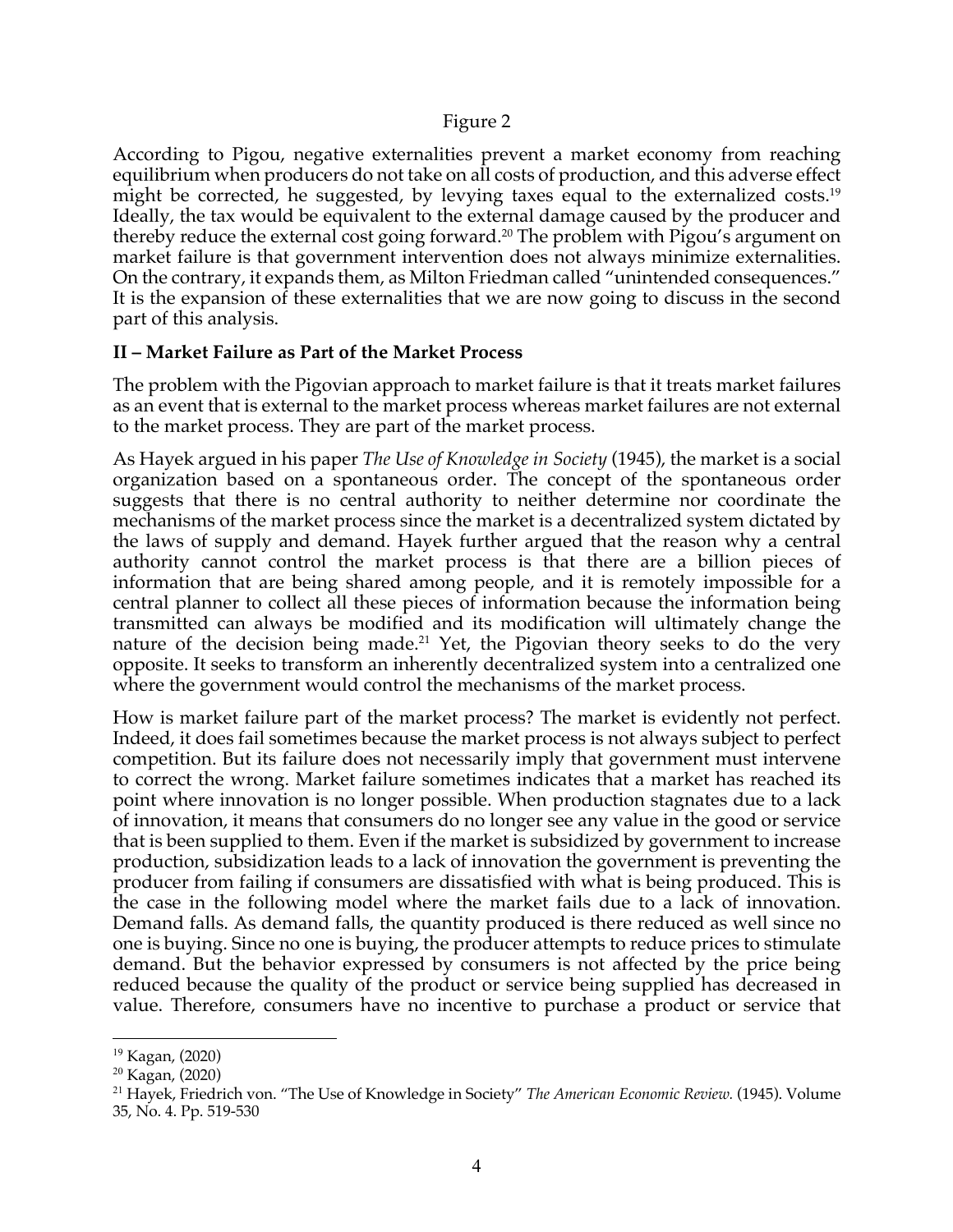stagnates in terms of quality. We see that the Pigovian subsidy implemented by the government only expands the externality instead of reducing it.

Market Failure due to lack of innovation



Figure 3

By implementing a subsidy within the market, government distorts its process. Markets fail in order to create new markets. As a matter of fact, the market process is a recycling process because its mechanism operates through unplanned coordination. This unplanned coordination has been developed by Ronald Coase, who, through the Coase Theorem, argued that in the face of market inefficiencies, citizens are able to negotiate a mutually beneficial solution as long as there are no costs associated with the negotiation. When government intervenes to rectify or correct a given inefficiency within the market, it imposes a cost. This cost may reduce the externality in the short-term, but it expands it in the long-term.

More importantly, the Pigovian theory of market failure ignores that government fails to. Pigou assumed, whether consciously or unconsciously, that government knows what is best for the market than the buyers and producers would. Pigou assumed that government agents are benevolent and selfless individuals. If we consider government actors as rational self-interest individuals like the entrepreneurs in the private sector, we can see their incentives are not so different since they both seek to maximize their utility. The difference between the entrepreneur and government actors is that government actors have a higher likelihood to misallocate the resources that government attempts to allocate efficiently because they do not bear the cost of the misallocation. If government misallocate resources, it will implement a new law in an attempt to rectify the damage caused by the previous law. But the government agents will not pay the cost of their failure. If the entrepreneur, on the other hand, misallocates resources; he will bear the cost of this misallocation. He could lose a substantial portion of his factors of production or even go out of business.

Taxes and regulations are used as tools of mechanism to attenuate spillovers. However, these two measures create an additional burden. If we take for example the case of a single-payer system, we can see that the cost of healthcare will significantly rise mainly on those in the middle-class because while the service provided will not be expanded to all kinds of medical treatment. Hence, the citizen would pay a higher cost for a lower value. In a market free from government intervention, citizens will find a way to arrive at a consensus where everyone will benefit because they would rely on property rights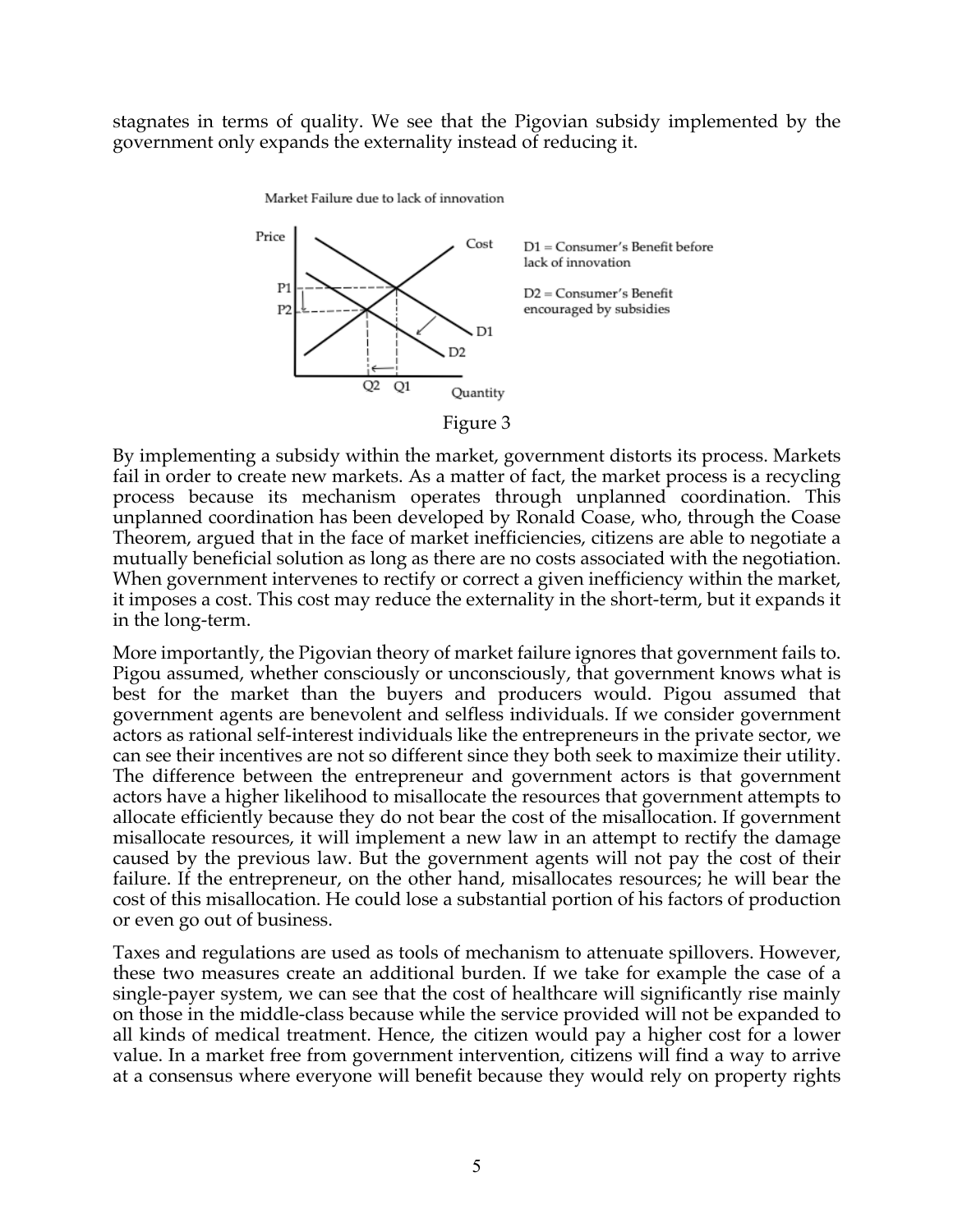as a transaction cost to leverage their options. Something that cannot be done under a Pigovian framework.

## **Conclusion**

Market failures are nothing parts of the market process. They are a natural element of how the market operates. The market is not always efficient at all times. Some of its inefficiencies though should be interpreted as signals of consumer's choice. When a market fails, another market arises to compensate the one that failed. It means that a product or service has either been created or innovated to improve its efficiency and serve consumers better. Market failure as a part of the market process means that incentives have changed, as incentives change demand changes accordingly. Producers then have to adjust to the new demand in place for the market to maintain its activity.